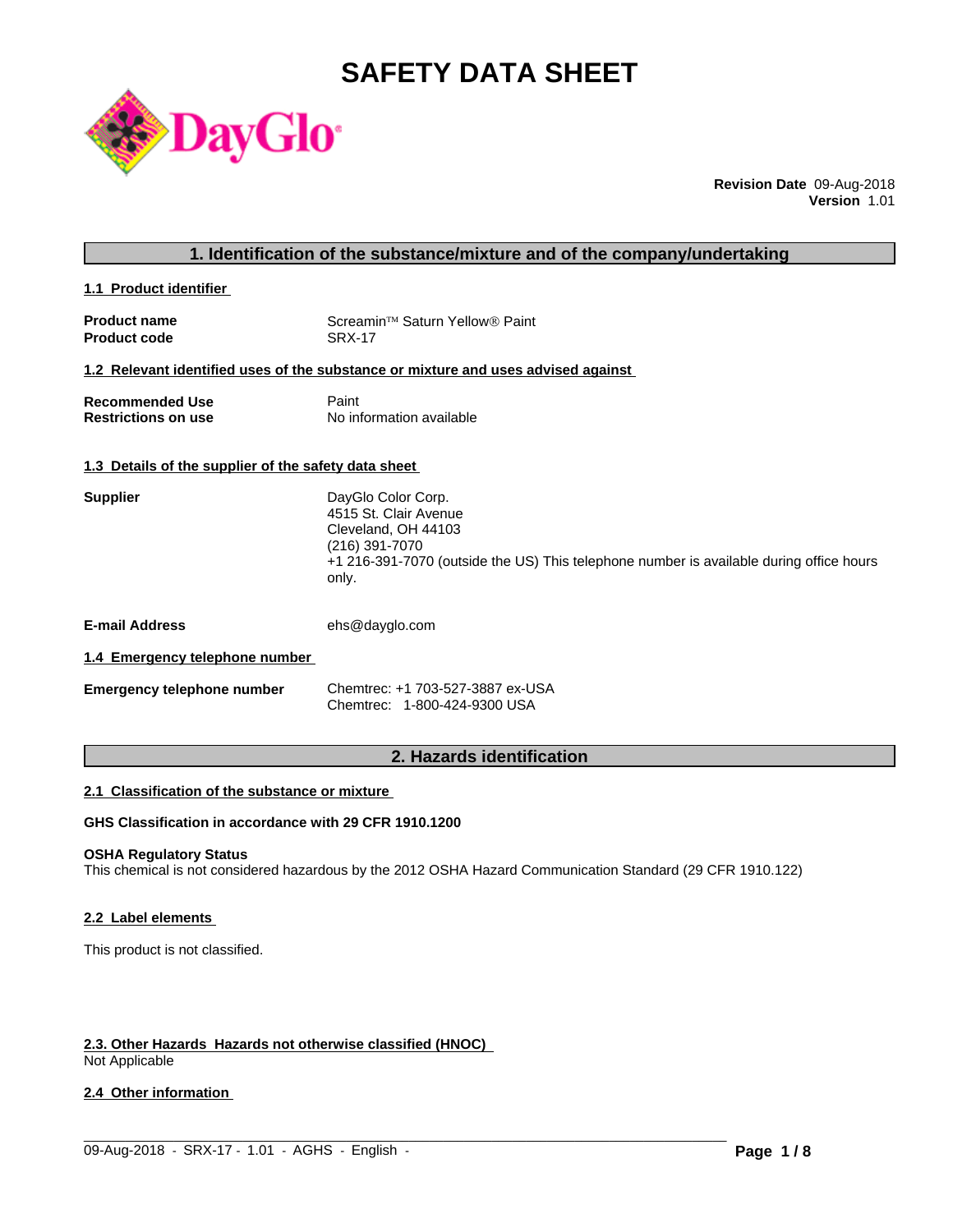Not Applicable

**Unknown Acute Toxicity** 13.938% of the mixture consists of ingredient(s) of unknown toxicity

 $\overline{\phantom{a}}$  ,  $\overline{\phantom{a}}$  ,  $\overline{\phantom{a}}$  ,  $\overline{\phantom{a}}$  ,  $\overline{\phantom{a}}$  ,  $\overline{\phantom{a}}$  ,  $\overline{\phantom{a}}$  ,  $\overline{\phantom{a}}$  ,  $\overline{\phantom{a}}$  ,  $\overline{\phantom{a}}$  ,  $\overline{\phantom{a}}$  ,  $\overline{\phantom{a}}$  ,  $\overline{\phantom{a}}$  ,  $\overline{\phantom{a}}$  ,  $\overline{\phantom{a}}$  ,  $\overline{\phantom{a}}$ 

## **3. Composition/Information on Ingredients**

## **Substance**

## **Mixture**

This material is not considered hazardous by the OSHA Hazard Communication Standard (29 CFR 1910.1200).

| Chemical<br><b>Name</b>                                                                |                    | $\mathbf{a}$ |  |  |
|----------------------------------------------------------------------------------------|--------------------|--------------|--|--|
| alvcoi<br>vlene<br>$\cdot$ uk                                                          | $- -$<br>--<br>. . |              |  |  |
| The exect perceptage (conceptration) of compaction has been withheld as a trade court. |                    |              |  |  |

The exact percentage (concentration) of composition has been withheld as a trade secret. **4. First aid measures**

| 4.1 Description of first-aid measures |                                                                                                                                                                                                                         |
|---------------------------------------|-------------------------------------------------------------------------------------------------------------------------------------------------------------------------------------------------------------------------|
| <b>General advice</b>                 | No information available.                                                                                                                                                                                               |
| Eye contact                           | Immediately flush with plenty of water. After initial flushing, remove any contact lenses and<br>continue flushing for at least 15 minutes. Keep eye wide open while rinsing. If symptoms<br>persist, call a physician. |
| <b>Skin contact</b>                   | Wash off immediately with plenty of water for at least 15 minutes. Consult a physician if<br>necessary.                                                                                                                 |
| <b>Inhalation</b>                     | Move to fresh air. If symptoms persist, call a physician.                                                                                                                                                               |
| Ingestion                             | Do NOT induce vomiting. Drink plenty of water. Consult a physician.                                                                                                                                                     |
|                                       | 4.2 Most important symptoms and effects, both acute and delayed                                                                                                                                                         |
| <b>Symptoms</b>                       | See Section 2.2, Label Elements and/or Section 11, Toxicological effects.                                                                                                                                               |
|                                       | 4.3 Indication of any immediate medical attention and special treatment needed                                                                                                                                          |
| Notes to physician                    | Treat symptomatically.                                                                                                                                                                                                  |
|                                       | 5. Fire-Fighting Measures                                                                                                                                                                                               |

#### **5.1 Extinguishing media**

#### **Suitable extinguishing media**

Use extinguishing measures that are appropriate to local circumstances and the surrounding environment.

## **Unsuitable Extinguishing Media** None.

#### **5.2 Special hazards arising from the substance or mixture**

#### **Special Hazard**

Immediately place absorbent material in a sealed water-filled metal container to avoid spontaneous combustion of absorbent material contaminated with this product.

 $\_$  ,  $\_$  ,  $\_$  ,  $\_$  ,  $\_$  ,  $\_$  ,  $\_$  ,  $\_$  ,  $\_$  ,  $\_$  ,  $\_$  ,  $\_$  ,  $\_$  ,  $\_$  ,  $\_$  ,  $\_$  ,  $\_$  ,  $\_$  ,  $\_$  ,  $\_$  ,  $\_$  ,  $\_$  ,  $\_$  ,  $\_$  ,  $\_$  ,  $\_$  ,  $\_$  ,  $\_$  ,  $\_$  ,  $\_$  ,  $\_$  ,  $\_$  ,  $\_$  ,  $\_$  ,  $\_$  ,  $\_$  ,  $\_$  ,

**Hazardous Combustion Products** Carbon oxides. Nitrogen oxides (NOx).

#### **Explosion Data**

**Sensitivity to Mechanical Impact** None.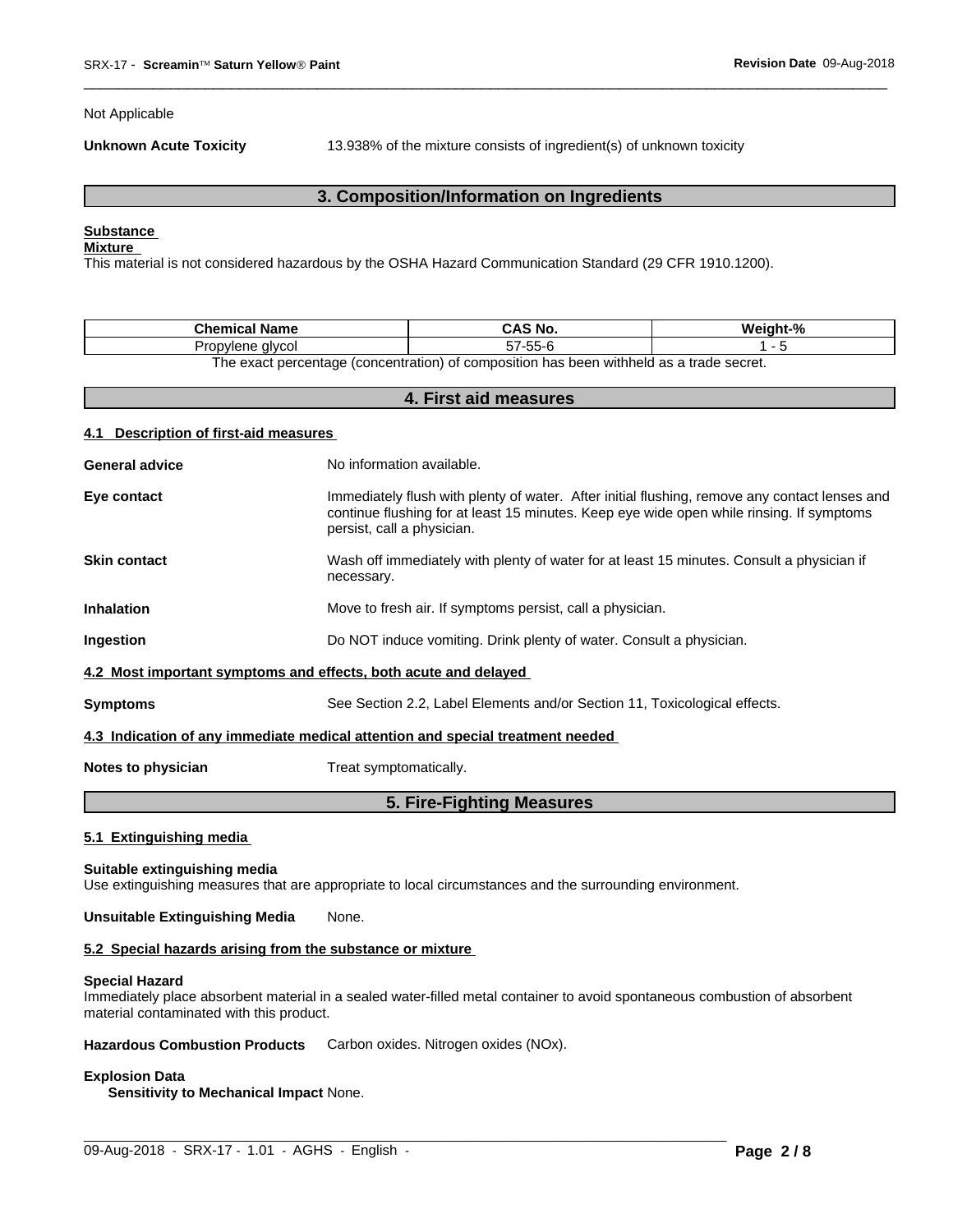**Sensitivity to Static Discharge** None.

#### **5.3 Advice for firefighters**

As in any fire, wear self-contained breathing apparatus pressure-demand, MSHA/NIOSH (approved or equivalent) and full protective gear.

#### **6. Accidental Release Measures**

 $\overline{\phantom{a}}$  ,  $\overline{\phantom{a}}$  ,  $\overline{\phantom{a}}$  ,  $\overline{\phantom{a}}$  ,  $\overline{\phantom{a}}$  ,  $\overline{\phantom{a}}$  ,  $\overline{\phantom{a}}$  ,  $\overline{\phantom{a}}$  ,  $\overline{\phantom{a}}$  ,  $\overline{\phantom{a}}$  ,  $\overline{\phantom{a}}$  ,  $\overline{\phantom{a}}$  ,  $\overline{\phantom{a}}$  ,  $\overline{\phantom{a}}$  ,  $\overline{\phantom{a}}$  ,  $\overline{\phantom{a}}$ 

## **6.1 Personal precautions, protective equipment and emergency procedures**

Ensure adequate ventilation, especially in confined areas. Use personal protective equipment.

#### **6.2 Environmental precautions**

Prevent product from entering drains.

## **6.3 Methods and materials for containment and cleaning up**

| <b>Methods for Containment</b> | Dike to collect large liquid spills. Absorb with earth, sand or other non-combustible material<br>and transfer to containers for later disposal. |
|--------------------------------|--------------------------------------------------------------------------------------------------------------------------------------------------|
| Methods for cleaning up        | Soak up with inert absorbent material. Keep in suitable and closed containers for disposal.                                                      |

## **7. Handling and storage**

#### **7.1 Precautions for safe handling**

**Hygiene measures** When using, do not eat, drink or smoke. Handle in accordance with good industrial hygiene and safety practice.

#### **7.2 Conditions for safe storage, including any incompatibilities**

**Storage Conditions** Keep from freezing.

**Materials to Avoid** No materials to be especially mentioned.

## **8. Exposure controls/personal protection**

## **8.1 Exposure Guidelines**

| <b>Chemical Name</b> | <b>ACGIH TLV</b> | <b>OSHA PEL</b> | <b>British Columbia</b> | Alberta | Quebec | <b>Ontario TWAEV</b>      |
|----------------------|------------------|-----------------|-------------------------|---------|--------|---------------------------|
| Propylene glycol     |                  |                 |                         |         |        | TWA: $10 \text{ mg/m}^3$  |
| $57 - 55 - 6$        |                  |                 |                         |         |        | TWA: 50 ppm               |
|                      |                  |                 |                         |         |        | TWA: $155 \text{ mg/m}^3$ |

#### **8.2 Appropriate engineering controls**

**Engineering Measures** Showers Eyewash stations Ventilation systems.

#### **8.3 Individual protection measures, such as personal protective equipment**

| <b>Eye/Face Protection</b>    | Safety glasses with side-shields.                                                                              |
|-------------------------------|----------------------------------------------------------------------------------------------------------------|
| Skin and body protection      | Wear chemical resistant footwear and clothing such as gloves, an apron or a whole body<br>suit as appropriate. |
| <b>Respiratory protection</b> | . NIOSH/MSHA approved respiratory protection should be worn if exposure is anticipated.                        |
| <b>Hygiene measures</b>       | See section 7 for more information                                                                             |

 $\_$  ,  $\_$  ,  $\_$  ,  $\_$  ,  $\_$  ,  $\_$  ,  $\_$  ,  $\_$  ,  $\_$  ,  $\_$  ,  $\_$  ,  $\_$  ,  $\_$  ,  $\_$  ,  $\_$  ,  $\_$  ,  $\_$  ,  $\_$  ,  $\_$  ,  $\_$  ,  $\_$  ,  $\_$  ,  $\_$  ,  $\_$  ,  $\_$  ,  $\_$  ,  $\_$  ,  $\_$  ,  $\_$  ,  $\_$  ,  $\_$  ,  $\_$  ,  $\_$  ,  $\_$  ,  $\_$  ,  $\_$  ,  $\_$  ,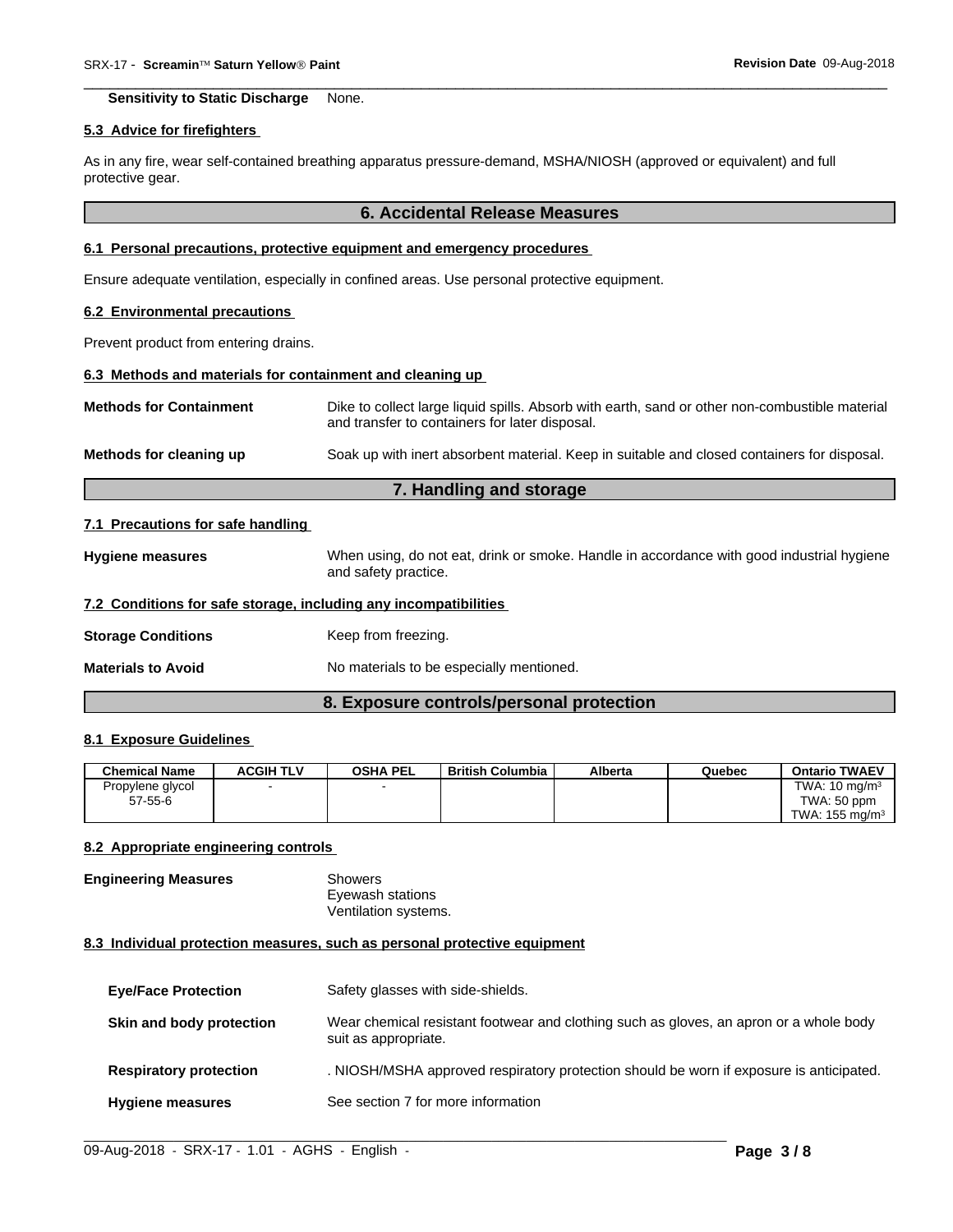## **9. Physical and chemical properties**

 $\overline{\phantom{a}}$  ,  $\overline{\phantom{a}}$  ,  $\overline{\phantom{a}}$  ,  $\overline{\phantom{a}}$  ,  $\overline{\phantom{a}}$  ,  $\overline{\phantom{a}}$  ,  $\overline{\phantom{a}}$  ,  $\overline{\phantom{a}}$  ,  $\overline{\phantom{a}}$  ,  $\overline{\phantom{a}}$  ,  $\overline{\phantom{a}}$  ,  $\overline{\phantom{a}}$  ,  $\overline{\phantom{a}}$  ,  $\overline{\phantom{a}}$  ,  $\overline{\phantom{a}}$  ,  $\overline{\phantom{a}}$ 

## **9.1 Information on basic physical and chemical properties**

| <b>Physical state</b>                                               | Liquid             |                                                      |                          |
|---------------------------------------------------------------------|--------------------|------------------------------------------------------|--------------------------|
| Appearance                                                          | Liquid             | <b>Color</b>                                         | Magenta                  |
| Odor                                                                | Pungent            | <b>Odor Threshold</b>                                | No information available |
|                                                                     |                    |                                                      |                          |
| <b>Property</b><br>рH                                               | <b>Values</b>      | Remarks • Methods<br>No information available        |                          |
| <b>Melting/freezing point</b>                                       |                    | No information available                             |                          |
| <b>Boiling point/boiling range</b>                                  | > 100 °C / 212 °F  |                                                      |                          |
| <b>Flash Point</b>                                                  | > 94 °C / > 201 °F |                                                      |                          |
| <b>Evaporation rate</b>                                             |                    | No information available                             |                          |
| Flammability (solid, gas)                                           |                    | No information available                             |                          |
| <b>Flammability Limits in Air</b>                                   |                    |                                                      |                          |
| upper flammability limit                                            |                    | No information available                             |                          |
| lower flammability limit                                            |                    | No information available                             |                          |
| Vapor pressure                                                      |                    | No information available                             |                          |
| Vapor density                                                       |                    | No information available                             |                          |
| <b>Specific Gravity</b>                                             | 1.19               |                                                      |                          |
| <b>Water solubility</b>                                             | Not Applicable     |                                                      |                          |
| Solubility in other solvents                                        |                    | No information available                             |                          |
| <b>Partition coefficient</b>                                        |                    | No information available<br>No information available |                          |
| <b>Autoignition temperature</b><br><b>Decomposition temperature</b> |                    | No information available                             |                          |
| <b>Viscosity, kinematic</b>                                         |                    | No information available                             |                          |
| Viscosity, dynamic                                                  |                    | No information available                             |                          |
|                                                                     |                    |                                                      |                          |
| <b>Explosive properties</b>                                         |                    | No information available                             |                          |
| <b>Oxidizing Properties</b>                                         |                    | No information available                             |                          |
|                                                                     |                    |                                                      |                          |

**9.2 Other information Volatile organic compounds (VOC)** 22 g/L **content**

## **10. Stability and Reactivity**

 $\_$  ,  $\_$  ,  $\_$  ,  $\_$  ,  $\_$  ,  $\_$  ,  $\_$  ,  $\_$  ,  $\_$  ,  $\_$  ,  $\_$  ,  $\_$  ,  $\_$  ,  $\_$  ,  $\_$  ,  $\_$  ,  $\_$  ,  $\_$  ,  $\_$  ,  $\_$  ,  $\_$  ,  $\_$  ,  $\_$  ,  $\_$  ,  $\_$  ,  $\_$  ,  $\_$  ,  $\_$  ,  $\_$  ,  $\_$  ,  $\_$  ,  $\_$  ,  $\_$  ,  $\_$  ,  $\_$  ,  $\_$  ,  $\_$  ,

## **10.1 Reactivity**

No dangerous reaction known under conditions of normal use

#### **10.2 Chemical stability**

Stable

## **10.3 Possibility of hazardous reactions**

None under normal processing.

## **10.4 Conditions to Avoid**

Heat (temperatures above flash point), sparks, ignition points, flames, static electricity.

## **10.5 Incompatible Materials**

None known based on information supplied.

## **10.6 Hazardous Decomposition Products**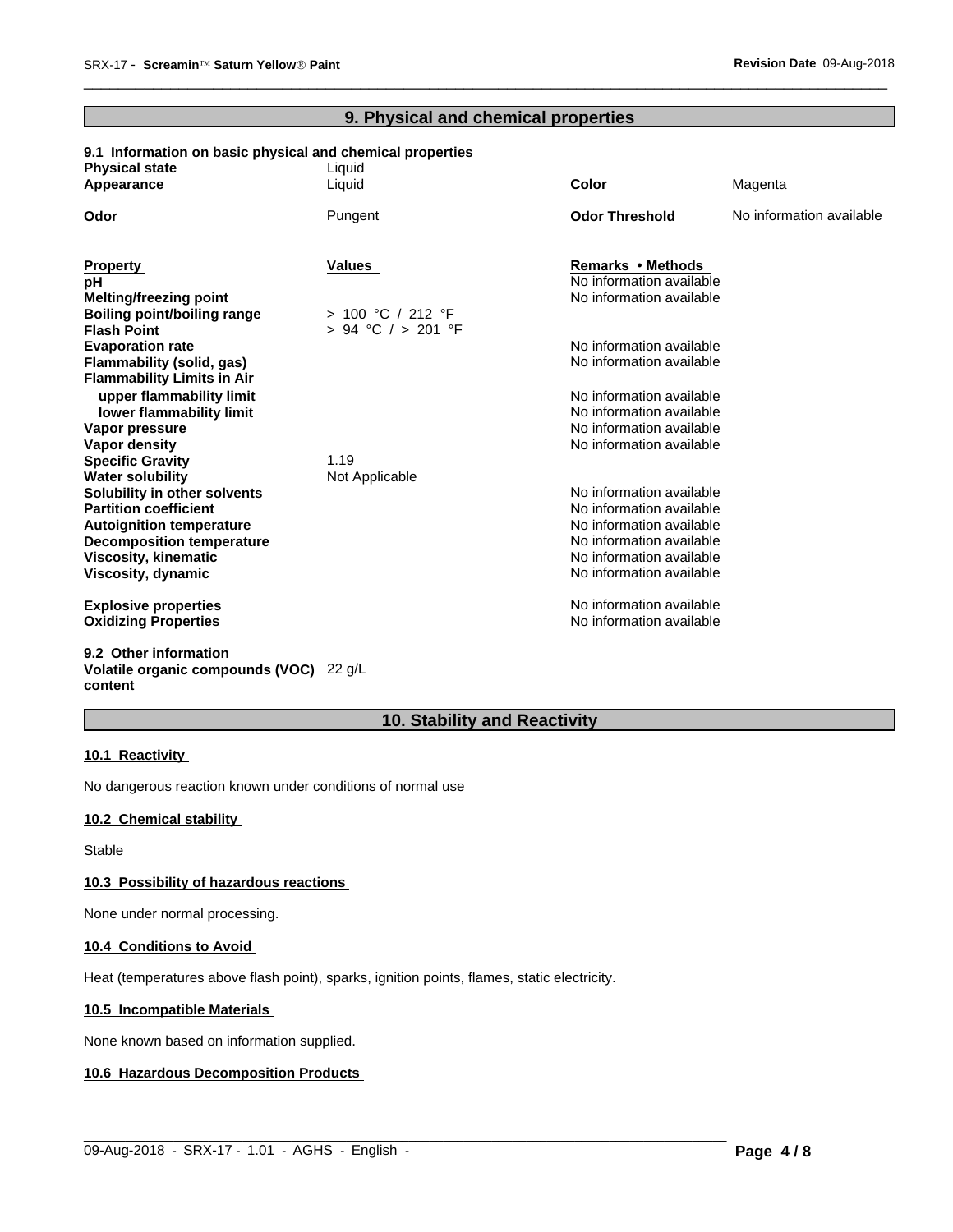None known based on information supplied.

## 11. Toxicological information

#### 11.1 Acute toxicity

#### Numerical measures of toxicity: Product Information

13.938% of the mixture consists of ingredient(s) of unknown toxicity **Unknown Acute Toxicity** 

#### Numerical measures of toxicity: Component Information

| <b>Chemical Name</b> | ∟D50 Oral              | ∟D50 Dermal             | ∟C50 Inhalation |
|----------------------|------------------------|-------------------------|-----------------|
| Propylene glycol     | 20000 mg/kg<br>′ Rat . | Rabbit<br>= 20800 mg/kg |                 |
| 57-55-6              |                        |                         |                 |

#### 11.2 Information on toxicological effects

## **Skin corrosion/irritation**

Product Information • May cause irritation Component Information . No information available

#### Serious eye damage/eye irritation

Product Information • May cause eye irritation **Component Information** • No information available

#### Respiratory or skin sensitization

Product Information • No information available Component Information • No information available

## **Germ cell mutagenicity**

Product Information • No information available Component Information • No information available

## Carcinogenicity

Product Information • No information available Component Information

• No information available

## **Reproductive toxicity**

Product Information • No information available Component Information • No information available

## **STOT - single exposure**

No information available

**STOT - repeated exposure**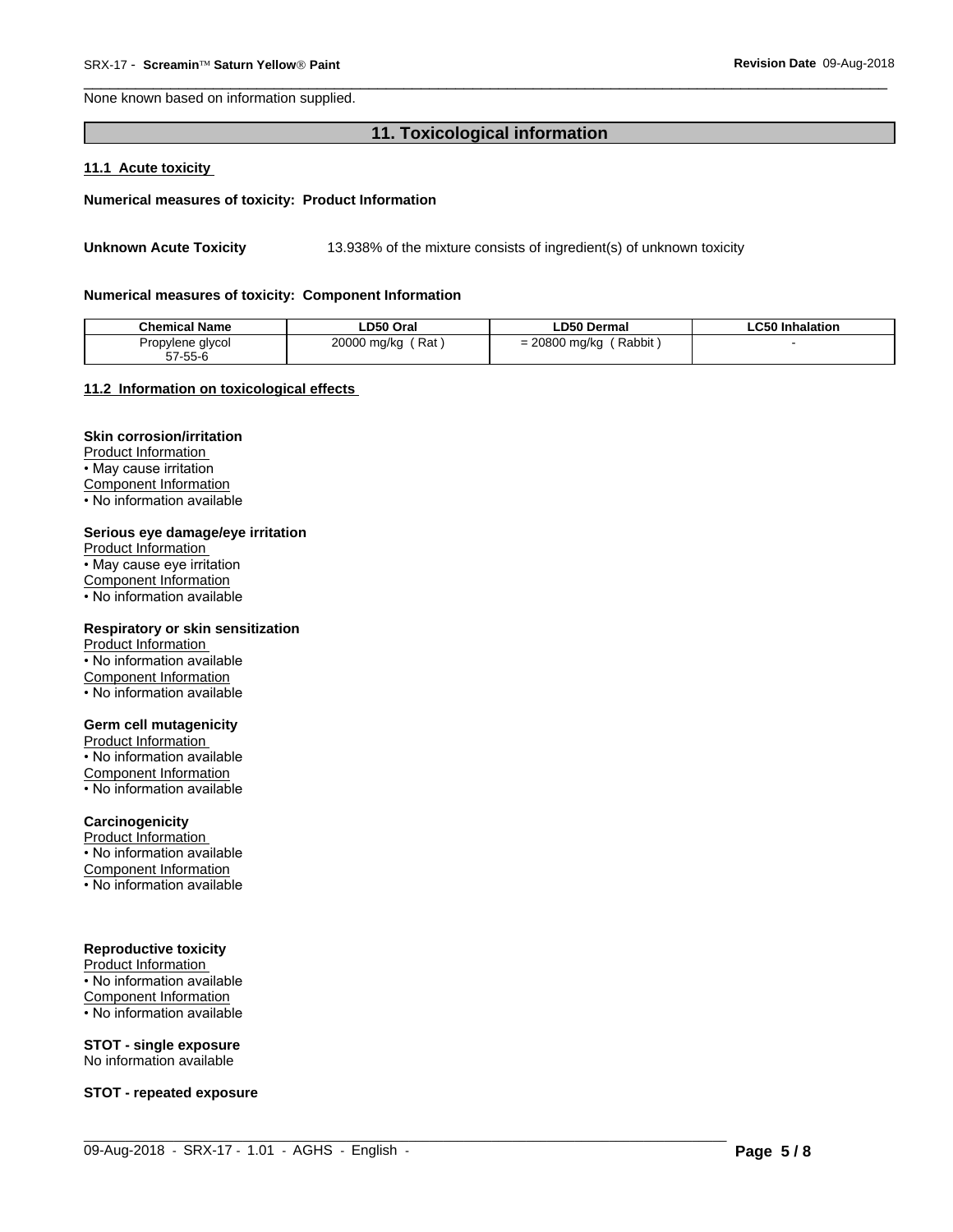No information available

## Other adverse effects

Product Information • No information available **Component Information** • No information available

## **Aspiration hazard**

Product Information • No information available Component Information • No information available

## 12. Ecological information

## 12.1 Toxicity

## **Ecotoxicity**

No information available

15.80983 % of the mixture consists of components(s) of unknown hazards to the aquatic environment

#### **Ecotoxicity effects**

| <b>Chemical Name</b>          | <b>Toxicity to algae</b>                                 | <b>Toxicity to fish</b>                                                                                                                                                                                        | Toxicity to daphnia and other<br>aquatic invertebrates |
|-------------------------------|----------------------------------------------------------|----------------------------------------------------------------------------------------------------------------------------------------------------------------------------------------------------------------|--------------------------------------------------------|
| Propylene glycol<br>$57-55-6$ | EC50: 96 h Pseudokirchneriella<br>subcapitata 19000 mg/L | LC50: 96 h Oncorhynchus mykiss<br>51600 mg/L static LC50: 96 h<br>Oncorhynchus mykiss 41 - 47 mL/L<br>static LC50: 96 h Pimephales<br>promelas 51400 mg/L static LC50:<br>96 h Pimephales promelas 710<br>ma/L | EC50: 48 h Daphnia magna 1000<br>mg/L Static           |

## 12.2 Persistence and degradability

No information available.

## 12.3 Bioaccumulative potential

Discharge into the environment must be avoided

## 12.4 Mobility in soil

No information available.

## 12.5 Other adverse effects

No information available

## **13. Disposal Considerations**

## 13.1 Waste treatment methods

Dispose of in accordance with federal, state, and local regulations.

## 14. Transport Information

Not regulated **DOT** 

**MEX** Not regulated Revision Date 09-Aug-2018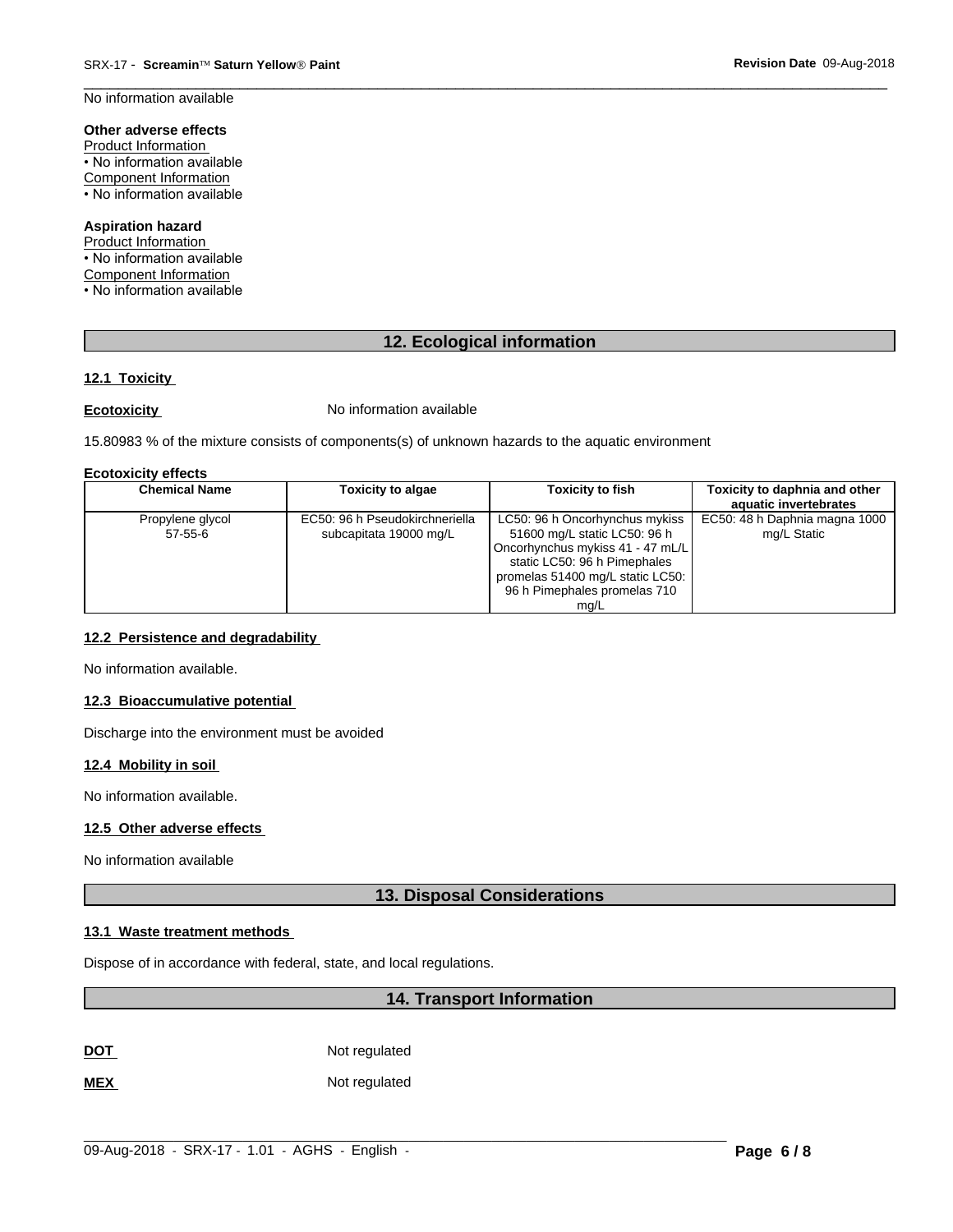## $\overline{\phantom{a}}$  ,  $\overline{\phantom{a}}$  ,  $\overline{\phantom{a}}$  ,  $\overline{\phantom{a}}$  ,  $\overline{\phantom{a}}$  ,  $\overline{\phantom{a}}$  ,  $\overline{\phantom{a}}$  ,  $\overline{\phantom{a}}$  ,  $\overline{\phantom{a}}$  ,  $\overline{\phantom{a}}$  ,  $\overline{\phantom{a}}$  ,  $\overline{\phantom{a}}$  ,  $\overline{\phantom{a}}$  ,  $\overline{\phantom{a}}$  ,  $\overline{\phantom{a}}$  ,  $\overline{\phantom{a}}$ **IMDG** Not regulated

# **IATA** Not regulated

|                                                | 15. Regulatory information                                                      |  |
|------------------------------------------------|---------------------------------------------------------------------------------|--|
| 15.1 International Inventories                 |                                                                                 |  |
| <b>TSCA</b>                                    | Complies                                                                        |  |
| <b>DSL</b>                                     |                                                                                 |  |
| <b>EINECS/ELINCS</b>                           |                                                                                 |  |
| <b>ENCS</b>                                    |                                                                                 |  |
| <b>IECSC</b>                                   |                                                                                 |  |
| <b>KECL</b>                                    |                                                                                 |  |
| <b>PICCS</b>                                   |                                                                                 |  |
| <b>AICS</b>                                    |                                                                                 |  |
| <b>NZIOC</b>                                   |                                                                                 |  |
| <b>DSL</b> - Canadian Domestic Substances List | <b>TSCA</b> - United States Toxic Substances Control Act Section 8(b) Inventory |  |

 **DSL** - Canadian Domestic Substances List

 **EINECS/ELINCS** - European Inventory of Existing Chemical Substances/European List of Notified Chemical Substances

 **PICCS** - Philippines Inventory of Chemicals and Chemical Substances

 **ENCS** - Japan Existing and New Chemical Substances

 **IECSC** - China Inventory of Existing Chemical Substances

 **KECL** - Korean Existing and Evaluated Chemical Substances

 **PICCS** - Philippines Inventory of Chemicals and Chemical Substances

 **AICS** - Australian Inventory of Chemical Substances

 **NZIoC** - New Zealand Inventory of Chemicals

## **15.2 U.S. Federal Regulations**

## **SARA 313**

Section 313 of Title III of the Superfund Amendments and Reauthorization Act of 1986 (SARA). This product does not contain any chemicals which are subject to the reporting requirements of the Act and Title 40 of the Code of Federal Regulations, Part 372

## **15.3 Pesticide Information**

Not applicable

## **15.4 U.S. State Regulations**

#### **California Proposition 65**

This product does not contain any Proposition 65 chemicals

| 16. Other information  |                                                                                                                                                                                                                                                                                                                                                                                                                 |                       |                          |                                           |  |
|------------------------|-----------------------------------------------------------------------------------------------------------------------------------------------------------------------------------------------------------------------------------------------------------------------------------------------------------------------------------------------------------------------------------------------------------------|-----------------------|--------------------------|-------------------------------------------|--|
| <b>NFPA</b>            | <b>Health Hazard -</b>                                                                                                                                                                                                                                                                                                                                                                                          | Flammability -        | Instability -            | <b>Physical and chemical</b><br>hazards - |  |
| <b>HMIS</b>            | <b>Health Hazard 1</b>                                                                                                                                                                                                                                                                                                                                                                                          | <b>Flammability 1</b> | <b>Physical Hazard 0</b> | Personal protection X                     |  |
| Legend:<br>Ceiling (C) | ACGIH (American Conference of Governmental Industrial Hygienists)<br>DOT (Department of Transportation)<br>EPA (Environmental Protection Agency)<br>IARC (International Agency for Research on Cancer)<br>International Air Transport Association (IATA)<br>International Maritime Dangerous Goods (IMDG)<br>NIOSH (National Institute for Occupational Safety and Health)<br>NTP (National Toxicology Program) |                       |                          |                                           |  |

 $\_$  ,  $\_$  ,  $\_$  ,  $\_$  ,  $\_$  ,  $\_$  ,  $\_$  ,  $\_$  ,  $\_$  ,  $\_$  ,  $\_$  ,  $\_$  ,  $\_$  ,  $\_$  ,  $\_$  ,  $\_$  ,  $\_$  ,  $\_$  ,  $\_$  ,  $\_$  ,  $\_$  ,  $\_$  ,  $\_$  ,  $\_$  ,  $\_$  ,  $\_$  ,  $\_$  ,  $\_$  ,  $\_$  ,  $\_$  ,  $\_$  ,  $\_$  ,  $\_$  ,  $\_$  ,  $\_$  ,  $\_$  ,  $\_$  ,